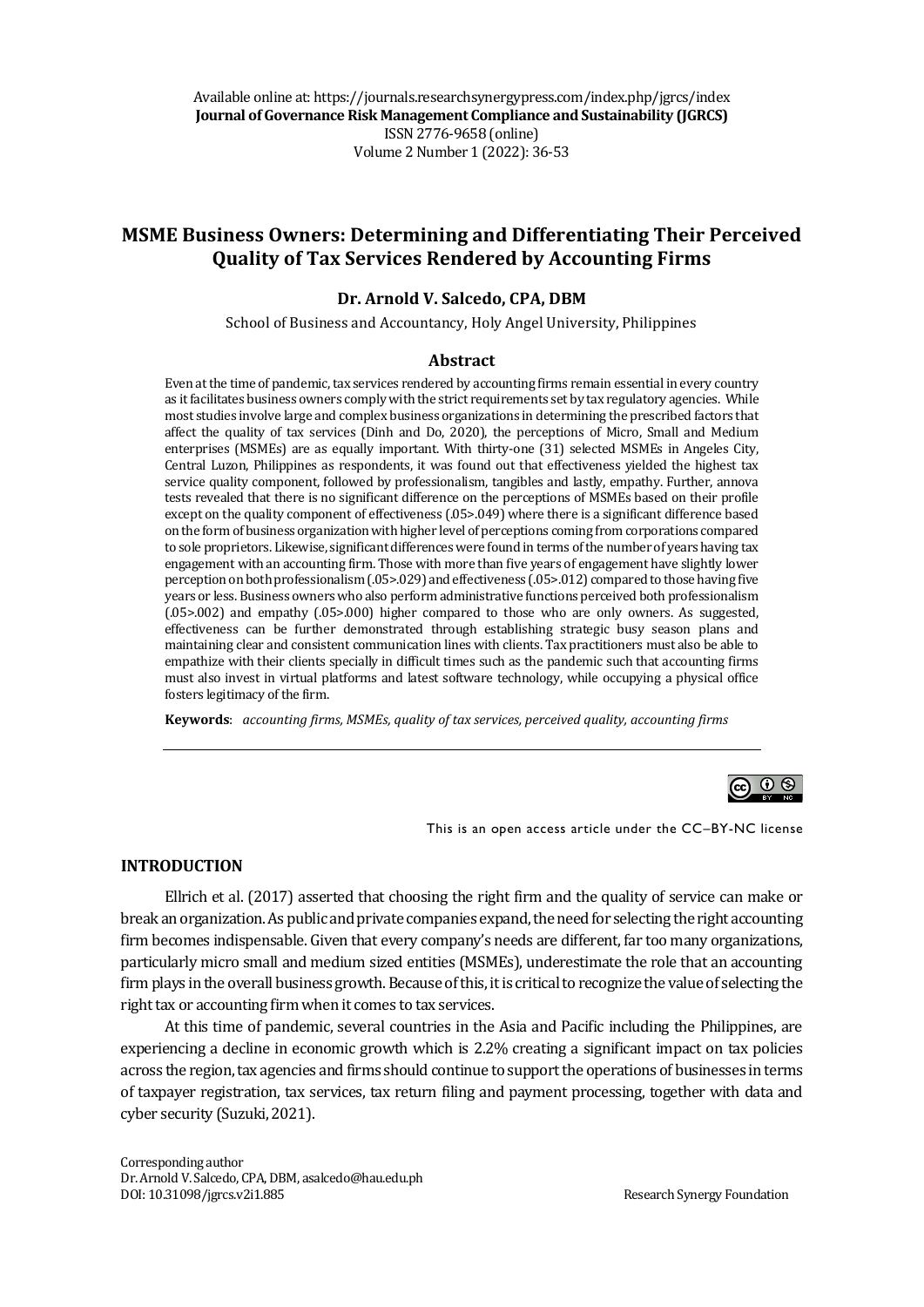For a business taxpayer, choosing the wrong firm without a proper basis or retaining a firm with poor quality service might result to inferior or no results coupled with unnecessary cost and expenses; that is why it is essential to make sure that the chosen firm reputable and results oriented. Identifying the factors for choosing the right firm will help serve as a guide among individuals and business organizations (Huckleberry Branding, 2019). The need to address the research gap that MSMEs do not recognize the value of accounting and auditing firm in terms of quality of services they provide remains imperative.

In Kenton (2018), one of these service firms are audit and accounting firms and across the globe, there are big four globally recognized firms - Deloitte Touche Tomatsu Limited, PricewaterhouseCoopers (PWC), Klynveld Peat Marwick Goerdeler (KPMG) and Ernst & Young. These firms are also present in the firm with local affiliates. There are also those small-business audit and accounting firms present in every locality. In Ogunjimi (2018), audit and accounting firms provide different types of services, which are basic financial statements preparation, auditing, management consultancy and taxation services. One of the outputs of these firms provide are financial statements, which means they may assist companies in the generation of financial statements, such as the income statement, balance sheet, statement of changes in retained earnings, cashflow statement and with the notes to financial statements that gives a picture of the financial health of the company.

In addition, in Dhillion & Associates (2020), accounting firms can also conduct audit by examining not only the financial records, but also the processes and controls in place to ensure that records are being properly kept, policies are being conformed with, and established financial practices are followed to ensure operations are running efficiently. The goal of an audit is to form an opinion on whether the financial statements are presented fairly and accurately, and in accordance with generally accepted accounting practices. Further, in Boyd (2020) another area of service is management consulting where audit and accounting firms offer are business advisory services to help run their businesses effectively. This is where firms provide advice, that will help businesses analyze the environment and financial standing. This is achieved by helping them with the development of business plans, evaluate current operations, identify new opportunities, respond to changes in the business or regulatory environments, and by offering practical advice to make better financial decisions.

Other services also include business registration for newly established businesses and business valuation, which helps determine the worth of a business before considering a merger, acquisition, or sale. Nowadays, accounting firms also offer information system services, which examine the integrity and security of computer systems and the practices of the organization to process and protect information. Fraud and forensic accounting services can also be offered to investigate complicated financial documents to uncover any illegal or fraudulent activity to settle legal disputes (Ogunjimi, 2018).

Despite the presence of technology, some taxpayers in Afolabi (2010) still prefer the use of manual filing system rather than the online tax payment. To encapsulate, the tax services of accounting or audit firms are needed. In Hothx (2019), one of the accounting firms' purposes is to help with tax returns and act as tax agents. While the quality of tax services is certainly an important aspect, accounting firms often assist in long-term tax planning, facilitate networking opportunities, provide business planning, and in some cases, help with personal tax planning. Tax filing and tax planning in Martinez (2014) are services in which the firm helps in interpreting current and new tax laws to help ensure that financial reporting practices follow the current internal revenue regulations. Computing and determining company's tax liability, and filing requirements and deadlines are also added services. Firms also assist in the preparation of national and local tax returns and assist in the legal minimization of tax payments to regulatory bodies.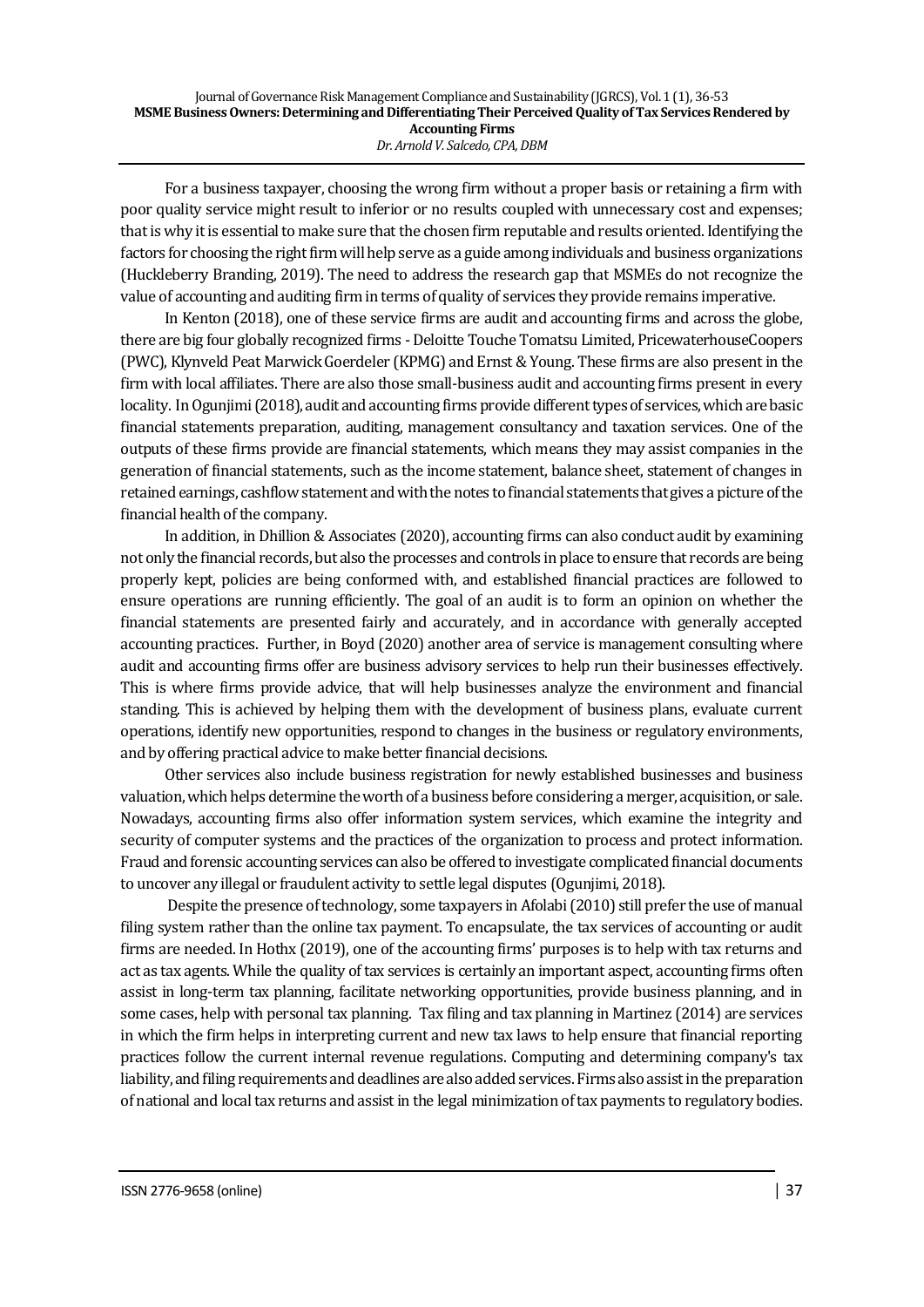Failure to comply to tax authorities may result to imposition of surcharges, compromise penalties, and interests.

The Department of Trade and Industry [DTI] (2018) provided a list of establishments totaling to 1,003,111 business enterprises that are operating in the country. This is composed of 998,342 (99.52%) are MSMEs and 4,769 (0.48%) are large enterprises. The micro enterprises constitute 88.45% (887,272) of total MSME establishments, followed by small enterprises at 10.58% (106,175) and medium enterprises at 0.49% (4,895). In terms of industry sector, MSMEs in the Wholesale and Retail Trade; Repair of Motor Vehicles and Motorcycles sector generated the greatest number of jobs with 2,040,774 followed by Accommodation and Food Service Activities (882,455), Manufacturing (767,831), Financial and Insurance Activities (316,226), and Education (301,970). This can be further broken down into MSME sector contributing 35.7% of the total with manufacturing contributing the largest share of 6.87%. While wholesale and retail trade and repair contributed 6.58% followed by financial intermediation with a share of 6%. Region 3 or Central Luzon contributes with 605,056 of these MSMEs. The Mico-Small-Medium Development [MSMED] (2019), reported that registered businesses in the country have increased from 1.39 million in December 2018 to 1.42 million in May 2019 which is a good timing indicator to do business in the Philippines now that the country is considered as the second fastest growing economy in the ASEAN region.

This study aims to benefit several stakeholders as it intends to contribute to the existing body of knowledge in the accountancy profession. Accounting firms, being the service providers while micro, small and medium enterprises, as clients will now both have the criteria, that may serve as a guide in measuring the quality of the services being provided. Organizations that regulate the registration and activities of MSMEs, such as Department of Trade and Industry and Bureau of Internal Revenue may also use this study as a reference. The professional accountants among different sectors such as public practice, academe & education, commerce & industry and government may use the results as a guide in assessing the current and prospective services tax firms. The Professional Regulation Commission particularly the Board of Accountancy can be provided with meaningful information on how the practice of the profession can be strengthened by improving by incorporating the results of the study standards of tax quality. Lastly, this research may benefit future researchers by having it as an additional source of data in conducting the same or related study.

# **LITERATURE REVIEW**

# **Service Quality and Quality of Tax Service**

A lot of studies have revealed the major factors influencing from individuals up to the biggest companies with their decision to select firms, that will serve their personal and business needs for the first time, if not for the long term. These decisions are determined by the quality of services that may be provided by several accounting firms. These major decisions are also mostly heavily affected by the ability of a firm's personnel to deliver such services, as well as the technical abilities of the firm and many other factors. Availing these services could either be individuals or businesses.

One of the challenges of a business aside from earning a profit is to ensure that the services it offers to its clients are considered of high quality. As stressed in the American Society for Quality [ASQ] (2020), this special challenge is to be able to meet customers' or clients' needs, while remaining economically competitive. While it is true that there are already automated processes, the provision of some services is still labor-intensive. That is why, there can be no substitute for high-quality personal interaction between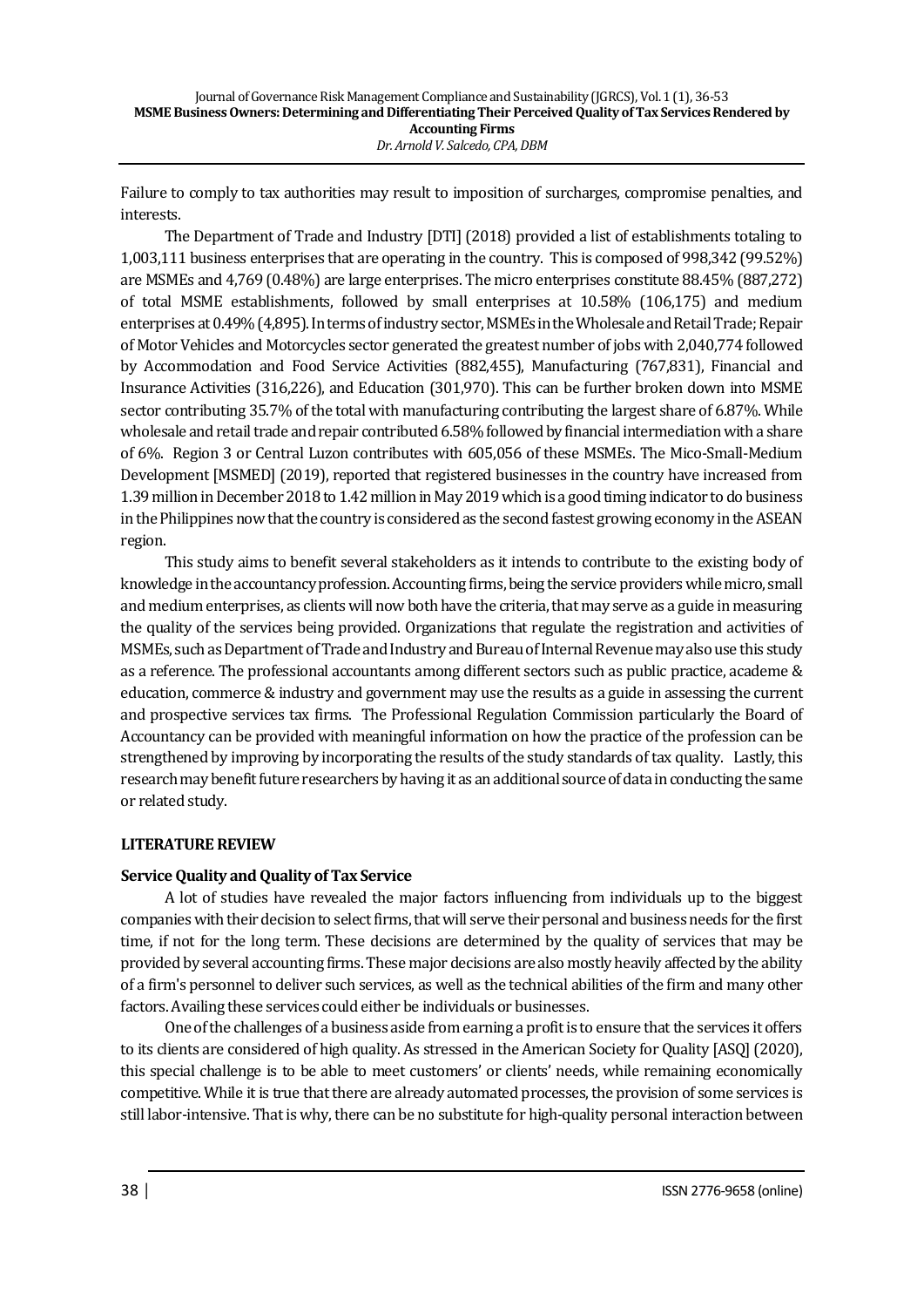firm personnel and customers or clients. Results of empirical studies suggest that improved service quality contributes to the increased profitability and long-term economic competitiveness.

In Yarimoglu (2014) agrees that service quality is the ability to coordinate with, match, or override the desires of customers or clients which leads to improved customer satisfaction and increased profitmaking quality of tax service should be a priority. Typically, accounting firms provide various services such as accounting, audit, bookkeeping, consultation, and tax services. The quality of tax services may raise expectations from clients or customers. In Bojuwon and Normala (2015), the quality of tax service has been defined as the gap between the taxpayer's expectations and outcome of these expectations if they are met.

In Zeithaml, Parasurama, and Malhotra (2002) also defined quality as the ability of an organization to meet or exceed customer expectation. Some researchers also define tax service quality of tax service as entire taxpayers' perceptions or evaluation relating to an electronic service connection with the internet (Zeithaml, (Parasuraman & Malhotra, 2002). However, not all taxpayers can do the online tax system alone and will still need the assistance or services of accounting firms. Burgess & Stern, (1993) also explained that tax service quality is more than the just the effectiveness of the internet online tax system, instead these may refer to the taxpayer's assessment of the level of tax services administration.

Quality of tax service in Caroko, Heru and Dan Zahroh (2015) which is a process of assistance to taxpayers that may require sensitivity and interpersonal relationships to create satisfaction and success. Service quality helps in the implementation of services that can provide optimal satisfaction for taxpayers. In Rauch et al. (2015), companies must be able to assess its performance with customers' expectations and including its performance with other companies in the same industry. The challenge is on how tax or accounting firms meet or exceed customers or client's expectations.

 In Chen (2010), service quality antecedents strongly influenced taxpayer satisfaction with the online tax-filing system. Moreover, factors of information and system quality are found to be more important than service quality in measuring taxpayer satisfaction, demonstrating the importance to taxpayers of system outputs and processing ability.

# **Service Quality Models**

There are various service quality models being used as a frame of reference nowadays particularly for marketing purposes. And it can be said that SERVQUAL was the most used model when measuring service quality. In Parasuraman, Berry and Zeithaml (1985) and as recommended in Parasuraman, Berry and Zeithaml (1988) that SERVQUAL model, is a service quality model that measures the scale of difference between consumers' expectation and consumers' perceptions. Parasuraman et al. (1988) also proposed the ten (10) dimensions for service quality which are tangibles, reliability, responsiveness, competence, courtesy, credibility, security, access, communication and understanding the customer. Since service quality is considered to have several dimensions the SERVQUAL model has been used to measure service quality and customer satisfaction. Siddiqi (2011) further stated that the SERVQUAL model is still an appropriate assessment tool to measure service quality perceptions.

According to Parasuraman et al. (1985) in Awaluddin and Tamburaka (2017), service quality in the SERVQUAL model consists of five dimensions: reliability, responsiveness, assurance, empathy, and tangibles. Tangibles or physical evidence focus on goods or services, which concern the appearance of physical facilities, equipment, personal, and communication tools used in the business while reliability refers to the fulfillment of prompt and satisfactory service, delivering the service accurately as promised.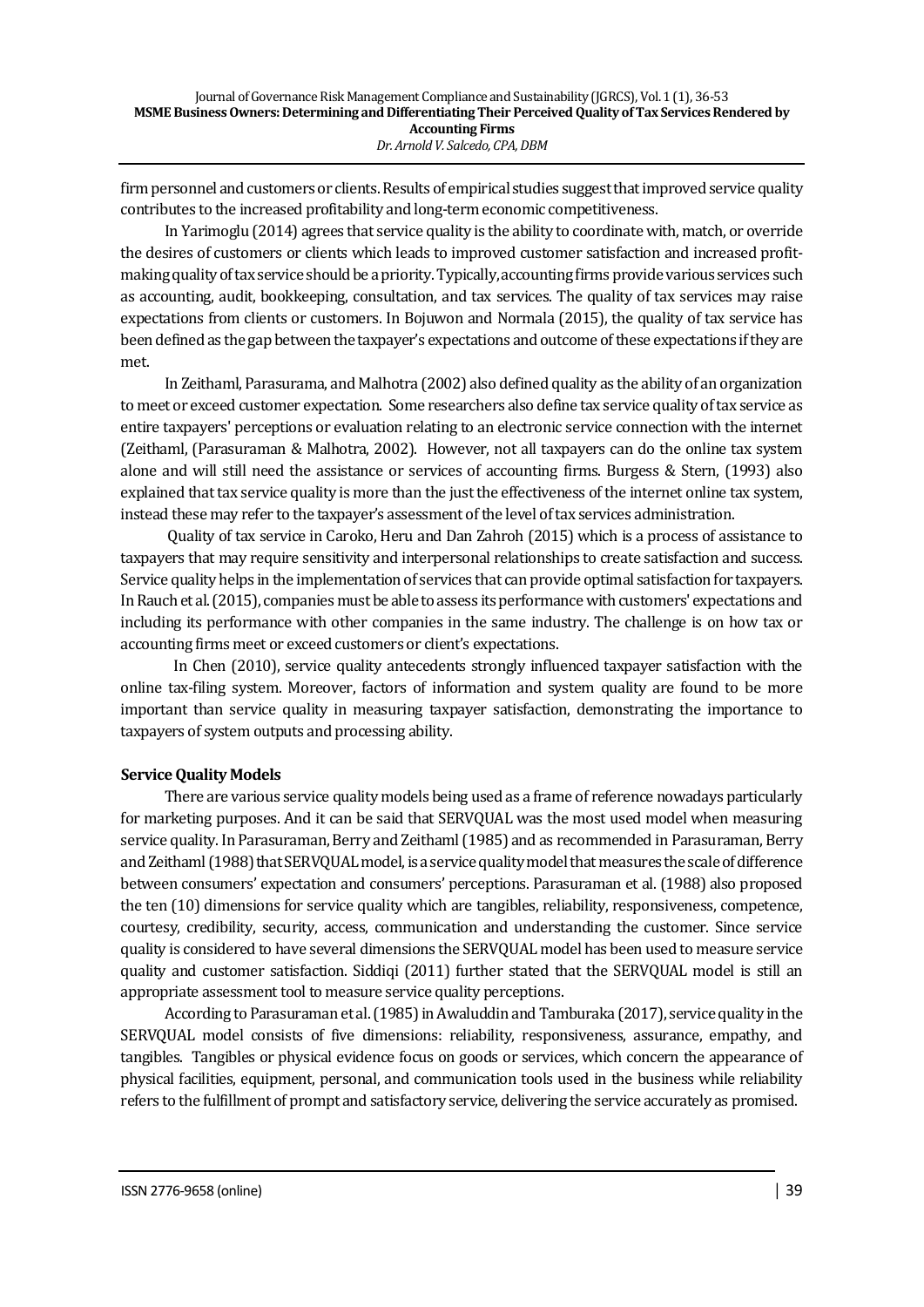Responsiveness refers to the ability of employees to help consumers provide services immediately in accordance based on the requests and desires of clients and customers. Assurance refers to the knowledge given to and ability of employees to serve the customers or clients in a cordial and polite manner and lastly, empathy refers to the attention given by employees to consumers and the level of understanding the needs of consumers. The original SERVQUAL mode used a Likert-type item scale that will measure the perceived level of service provided against the expected level of service quality. The SERVQUAL model, however, underwent several changes from the which the original ten (10) dimensions were reduced to five (5) (Parasuraman et al., 1985).

As highlighted in Parasuraman, Berry and Zeithaml (1991), these five dimensions are being used as a basis to address the service quality gap, which implies that for some businesses there is a difference between the expectations of customers and perception of services. In other words, as described in Mauri, Minazzi and Muccio (2013), service quality is a multi-dimensional concept, assessed and perceived by consumers, pertaining to a set of essential parts, and grouped based on the five categories. According to Yarimoglu, (2014) the SERVQUAL has received a lot of criticisms in the past years, however, it has become the most widely applied scale in various research.

Another variation of the model is in Frost and Kumar (2000) who developed INTSERVQUAL which is an internal service quality model, an adaptation from the GAP Model (Parasuraman et al., 1985) and the SERVQUAL (Parasuraman et al., 1988). The model focused on the service quality based on the assessment of internal customers that included front-line staff and support staff in the airline industry. Based on the model, it was found out that internal service quality was affected by responsiveness while reliability was found as the most important influencer using the SERVQUAL. These service quality models are still found to be useful and will be used as a frame of reference for this study.

# **Related Studies**

There are a few related studies that focus on the factors or determinants affecting the service quality when it comes to the possible various services that could be provided by accounting firms. Dinh and Do (2020), investigated the impact of determinants of accounting service quality. With data collected from accounting service firms in Hanoi from 2017 to 2018 the results of the study through the implementation of multiple regression method showed that four determinants: tangibles, effectiveness, empathy, and professionalism have positive correlations at different levels with the quality among accounting service firms in Hanoi, Vietnam.

Aside from audit, there are literatures that specifically refer to tax service quality. The citizens' tendency to use e-governmental based website services was examined in Chen et al. (2015). Using the Information System Success Model as a quality framework within the Philippine context and the online tax filing system as the subject of the study. Attributes such as trust in technology, trust in government, trust in e-government websites, and prior experience with government services were considered as the antecedents in the study. Based on the results, the three antecedents directly influence the trust in egovernment websites. Information quality was found to be the most consistently and renders significant influence on the three dimensions.

In Mustapha (2017) the perceptions of the self-employed taxpayers on tax service quality for tax administration effectiveness in Nigeria are analyzed. With one hundred eighty-one (181) respondents assessing the five-tax service quality factor for tax administration effectiveness: responsiveness, reliability, informativeness, assurance and usability. The results explained that tax service provided by the tax authority for tax administrative effectiveness are influenced by reliability, informativeness, assurance and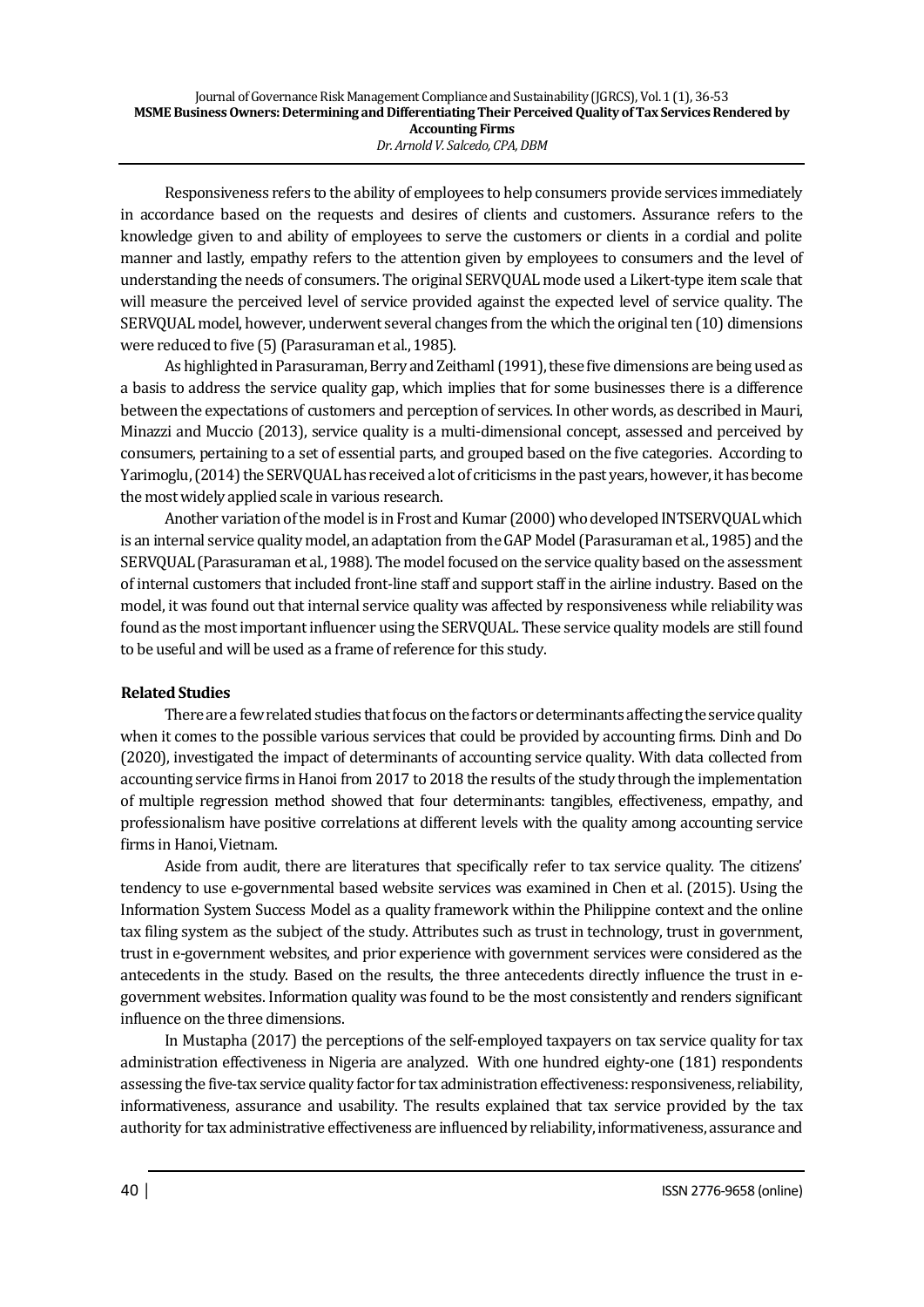usage of the online tax system. Moreover, the presence of these factors will lead to increase in tax administrative effectiveness.

In Mustapha and Obid (2015), the mediating effect of the perceived ease of use on the relationship between tax service quality and online tax system focused on two-hundred six (206) self-employed taxpayers coming from the Corporate Affair Commission (CAC) and the Federal Inland Revenue Service Board (FIRSB) in Nigeria as respondents. It revealed that the perceived ease of use has a significant mediating effect on the relationship between tax service quality and online tax system. Moreover, the tax service quality has a significant positive relationship on the online tax system. It is suggested that by understanding the effective usage of the online tax system through self-employed taxpayers may lead to an increase in tax compliance and revenue generation in the country of Nigeria.

Some studies tried to relate other variables with tax service quality specifically in Fadlizah et al. (2017), that examined the possible effects of the level of tax understanding, awareness to pay taxes, tax services quality and tax penalties among sixty (60) SMEs level of tax compliance. The research found out that the level of tax understanding, awareness to pay taxes, tax services quality and tax penalties have both positive and significant effects on SMEs tax compliance. Closely in Qian and Qing (2017) also considered the tax service quality and efficiency of tax collection and administration in Aksu, China. By analyzing how to improve the efficiency of tax collection across China, it is suggested in the study that tax authorities should take actions to improve tax service quality. These could be attained by optimizing the tax service environment, changing the concept of tax services among clients, innovating tax services, diversifying modes of tax payments, simplifying accessibility, and widening the tax consultation channels.

The service quality in Alabede, Affrin and Idris (2011) is critical given the numerous services tax firms provide to the Nigerian taxpayers. Ironically, prior statistical evidence is revealed that tax compliance level in Nigeria is dropping. Investigating on the influence of perceived tax service quality and the moderating effect of financial condition and risk preference on taxpayer's compliance which are composed of perception, opinion, and behavior. It was indicated that the perceived tax service quality is positively and significantly related with tax compliance behavior. In addition, both taxpayer' financial condition and risk preference moderate the relationship between perceived tax service quality and compliance behavior among taxpayers

# **Research Questions and Hypotheses**

Currently, most of the studies on quality-of-service focus on the perspective coming from external or internal auditors, while there are only few studies that tackle the perceived quality being provided by accounting firms based on the assessment of clients. Given the local context, it is in the interest of this study to focus on determining and differentiating the perceived quality of tax services rendered by accounting firms factors among clients particularly Micro Small and Medium Entities (MSMEs). The study also aims to answer the following questions:

- 1. How may the business owners be described in terms of the following:
	- a. Position in the Business other than the being the Owner;
	- b. Size of Business;
	- c. Type of Business;
	- d. Form of Organization; and,
	- e. Number of years Having Tax Engagement with the Accounting Firm?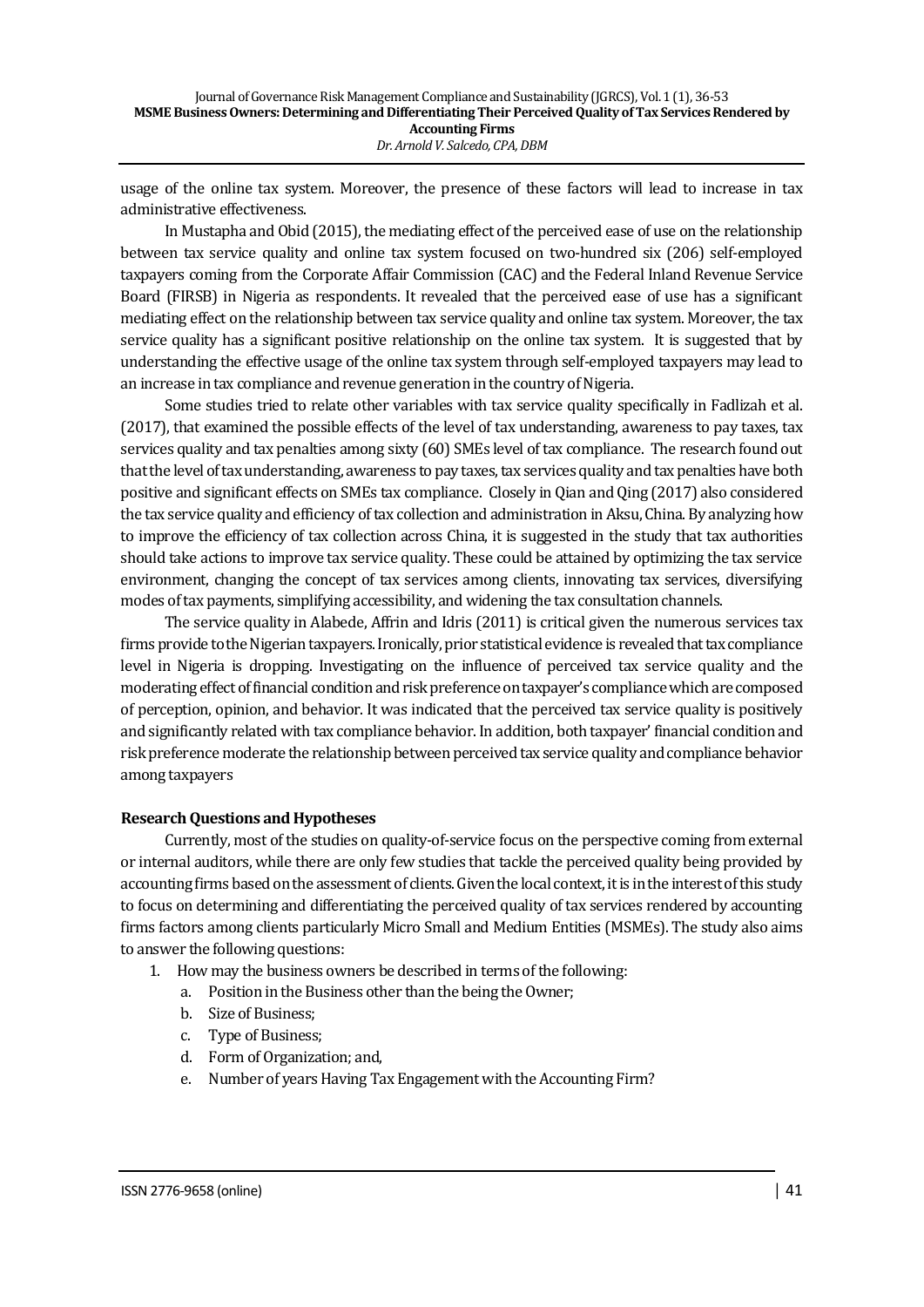- 2. How may the business owners describe the perceived quality of services rendered by an accounting firm in terms of:
	- a. Tangibles;
	- b. Effectiveness;
	- c. Empathy; and,
	- d. Professionalism?
- 3. Is there a significant difference on the perceived quality of services rendered by an accounting firm based on the profile of business owners?

Consequently, the study would like to test the following:

**Ho**: There is no significant difference on the perceived quality of services rendered by an accounting firm based on the profile of business owners.

**Ha**: There is a significant difference on the perceived quality of services rendered by an accounting firm based on the profile of business owners.

## **RESEARCH METHOD**

Purposive sampling method was employed which means a target of thirty-one (31) Micro Small and Medium Entities (MSMEs), based in Angeles City, Central Luzon, Philippines as of June 2020 willing to disclose information and to float the instrument directly to them. These MSMEs are those that have hired or are currently engaged with the tax services accounting firms. The participants of the study aside from being business owners, hold other positions and engage and interact with the accounting firms in terms of tax services, representing the business can assess the factors or determinants of the quality of tax services.

Since the instrument used is adapted and has already undergone reliability test passing the Cronbach Alpha Test (Dinh & Do, 2020), that all Cronbach's Alpha coefficients of population are above 0.6; with the total correlation of observed variables are above 0.3. This means, all variables of research model are reliable and can be used for further analyses (Hair, Anderson, Tatham and Black, 2006).

The results of the study also have undergone a test of variation on the quality of tax services in which the Analysis of Variance (ANOVA) statistical test was utilized. As such, predictors such as tangibles, effectiveness, empathy, and professionalism, were used to check if the total variation could be explained by the ANOVA results.

## **FINDINGS AND DISCUSSION**

The results of the study show that most of the participants are sole owners of the business, while some are in the form of corporation as shown on Table 2. This means that most of the respondents are into small businesses with annual revenue not exceeding P10 million pesos.

Presented on Table 3 are the positions held by the respondents who participated in the survey where more than half occupy management positions aside from being owners. This means that the respondents of the study are likewise hands on in managing the business as business owners or by performing administrative tasks.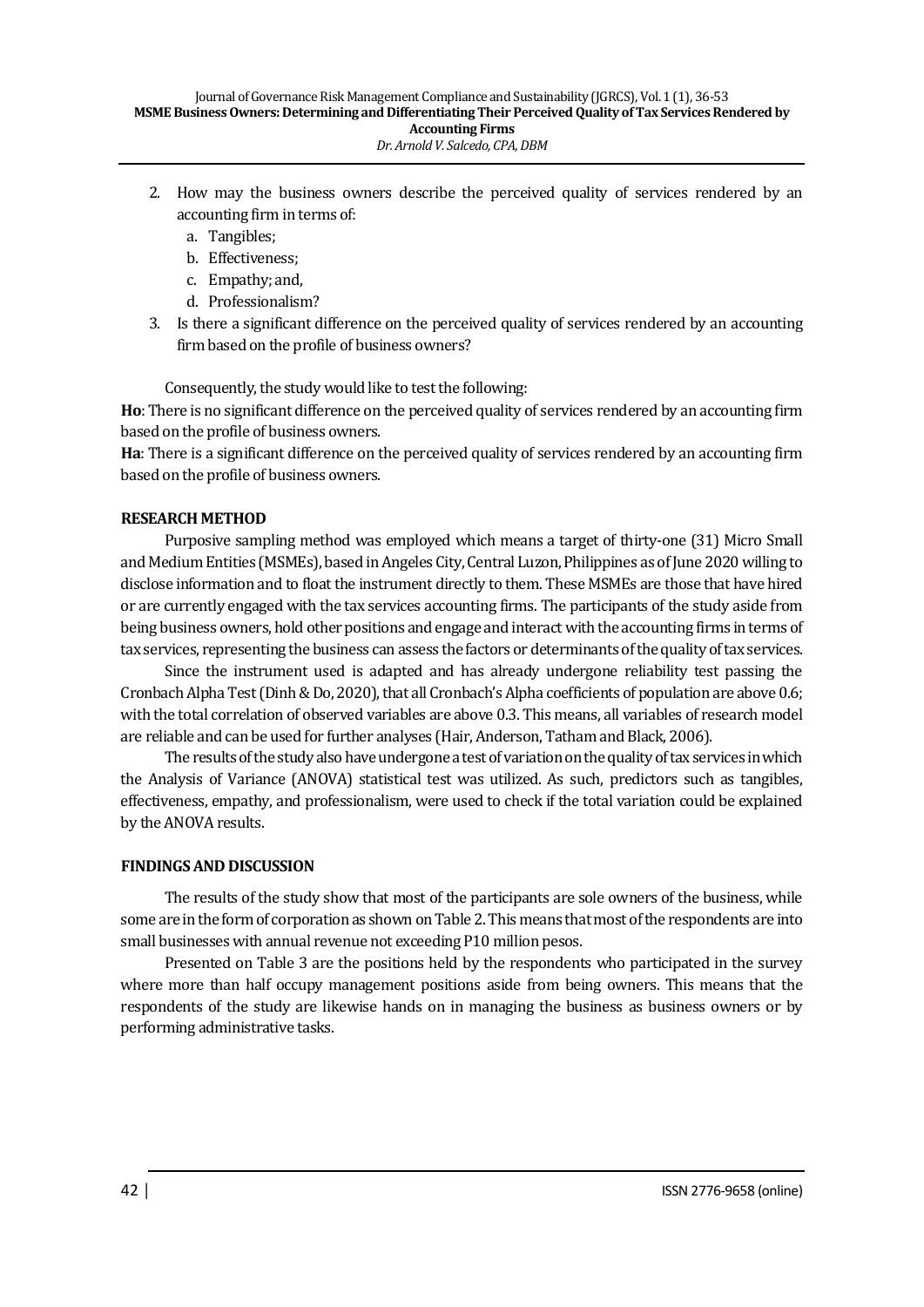| Table 2. Frequency as to Form of Business Organization |    |       |       |                                              |  |  |  |  |
|--------------------------------------------------------|----|-------|-------|----------------------------------------------|--|--|--|--|
| <b>Form of Business</b>                                |    |       |       | Frequency Percent Percent Cumulative Percent |  |  |  |  |
|                                                        |    |       |       |                                              |  |  |  |  |
| Sole Proprietor                                        | 18 | 58.1  | 58.1  | 58.1                                         |  |  |  |  |
|                                                        |    |       |       |                                              |  |  |  |  |
| Valid Corporation                                      | 13 | 41.9  | 41.9  | 100.0                                        |  |  |  |  |
|                                                        |    |       |       |                                              |  |  |  |  |
|                                                        |    |       |       |                                              |  |  |  |  |
| Total                                                  | 31 | 100.0 | 100.0 |                                              |  |  |  |  |
|                                                        |    |       |       |                                              |  |  |  |  |

### **Table 3. Frequency as to Other Position in The Business Aside from Being A Business Owner**

| Position |                   | Frequency | Percent | Percent | <b>Cumulative Percent</b> |
|----------|-------------------|-----------|---------|---------|---------------------------|
|          | Managing Owner    |           | 19.4    | 19.4    | 19.4                      |
| Valid    | <b>CEO / COO</b>  |           | 29.0    | 29.0    | 48.4                      |
|          | Senior Management | 16        | 51.6    | 51.6    | 100.0                     |
|          | Total             | 31        | 100.0   | 100.0   |                           |

Most of the participants are small and micro businesses as shown on Table 4, while most respondents are under the service business type as presented on Table 5. Such services include restaurants and fast food.

|                     |    |       |       | Business Size Frequency Percent Percent Cumulative Percent |
|---------------------|----|-------|-------|------------------------------------------------------------|
| Micro               | 11 | 35.5  | 35.5  | 35.5                                                       |
| Small<br>Valid      | 17 | 54.8  | 54.8  | 90.3                                                       |
| Medium <sub>3</sub> |    | I9.7  | I9.7  | 100.0                                                      |
| Total               | 31 | 100.0 | 100.0 |                                                            |
|                     |    |       |       |                                                            |

# **Table 4. Frequency as to Size Of the Business**

Another important profile of the participants is presented on Table 6. About one third of respondents have tax engagements with accounting or audit firms for one year. This means that most of the business are initially starting up when they hired the services of an accounting or audit firm. Other businesses have engaged tax the services of accounting firms and may have changed or extended their contracts during the life of the business.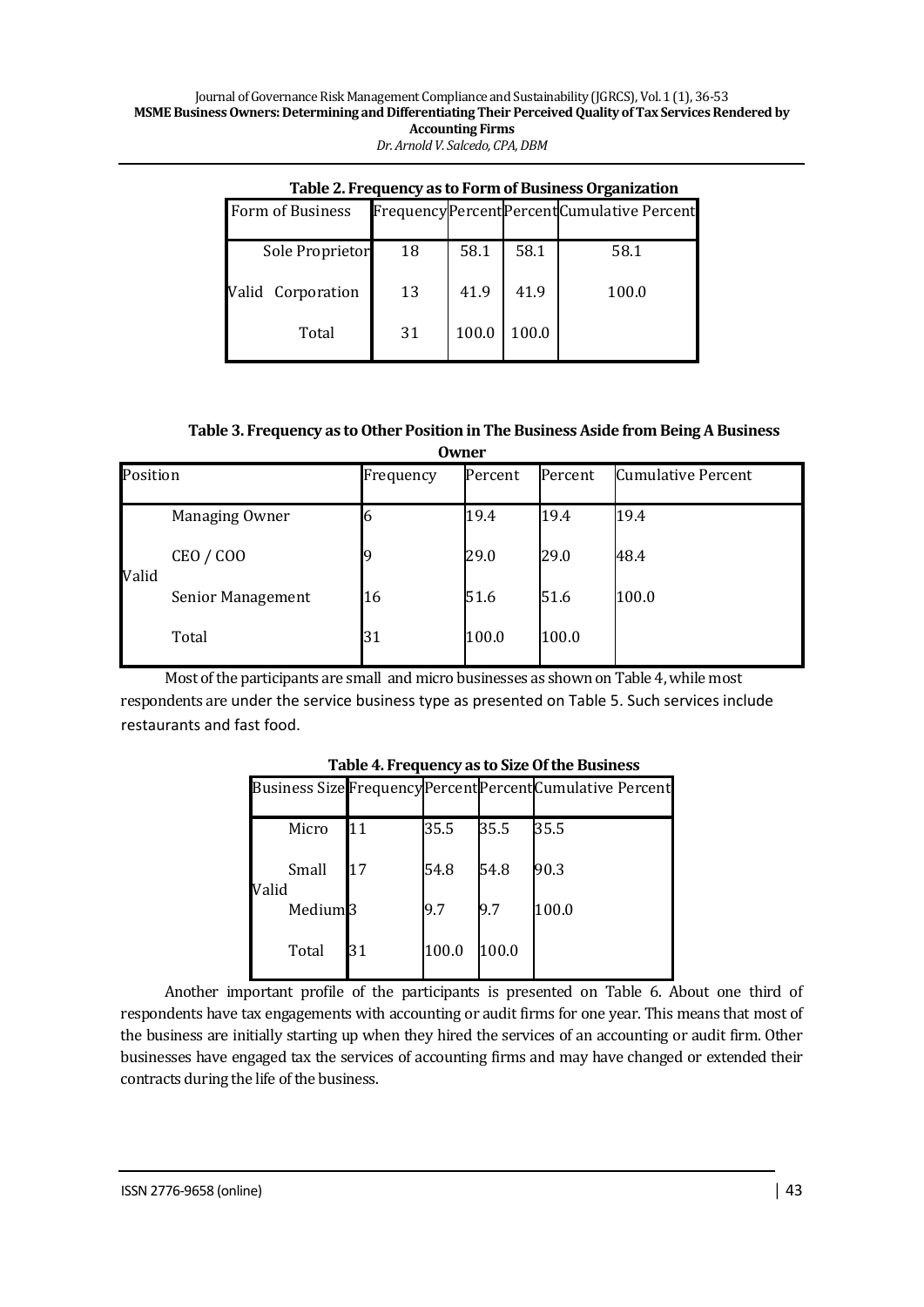|       |                              | Table 5. Frequency as to Type of Business |       |       |                                           |
|-------|------------------------------|-------------------------------------------|-------|-------|-------------------------------------------|
|       | Type of Business             |                                           |       |       | FrequencyPercentPercentCumulative Percent |
|       | Service                      | 14                                        | 45.2  | 45.2  | 45.2                                      |
|       | Merchandising                | 5                                         | 16.1  | 16.1  | 61.3                                      |
|       | Gaming and<br>Amusement      | 4                                         | 12.9  | 12.9  | 74.2                                      |
| Valid | Wholesaling and<br>Retailing | $\overline{4}$                            | 12.9  | 12.9  | 87.1                                      |
|       | Lending                      | $\mathbf{1}$                              | 3.2   | 3.2   | 90.3                                      |
|       | Engineering                  | $\mathbf{1}$                              | 3.2   | 3.2   | 93.5                                      |
|       | Leasing                      | $\overline{2}$                            | 6.5   | 6.5   | 100.0                                     |
|       | Total                        | 31                                        | 100.0 | 100.0 |                                           |

## **Table 6. Frequency as to Number of years Having Tax Engagement with the Accounting Firm**

| uit netounung in m |                |                |         |         |                           |  |  |  |  |
|--------------------|----------------|----------------|---------|---------|---------------------------|--|--|--|--|
| No of Years        |                | Frequency      | Percent | Percent | <b>Cumulative Percent</b> |  |  |  |  |
|                    | $\mathbf{1}$   | $10\,$         | 32.3    | 32.3    | 32.3                      |  |  |  |  |
|                    | $\overline{c}$ | $\overline{4}$ | 12.9    | 12.9    | 45.2                      |  |  |  |  |
|                    | 3              | $\overline{2}$ | 6.5     | 6.5     | 51.6                      |  |  |  |  |
|                    | $\overline{4}$ | 3              | 9.7     | 9.7     | 61.3                      |  |  |  |  |
| Valid              | 5              | $\overline{2}$ | 6.5     | 6.5     | 67.7                      |  |  |  |  |
|                    | 6              | $\mathbf{1}$   | 3.2     | 3.2     | 71.0                      |  |  |  |  |
|                    | $10\,$         | 5              | 16.1    | 16.1    | 87.1                      |  |  |  |  |
|                    | 11             | $\mathbf{1}$   | 3.2     | 3.2     | 90.3                      |  |  |  |  |
|                    | 15             | $\mathbf{1}$   | 3.2     | 3.2     | 93.5                      |  |  |  |  |
|                    | 20             | $\mathbf{1}$   | 3.2     | 3.2     | 96.8                      |  |  |  |  |
|                    |                |                |         |         |                           |  |  |  |  |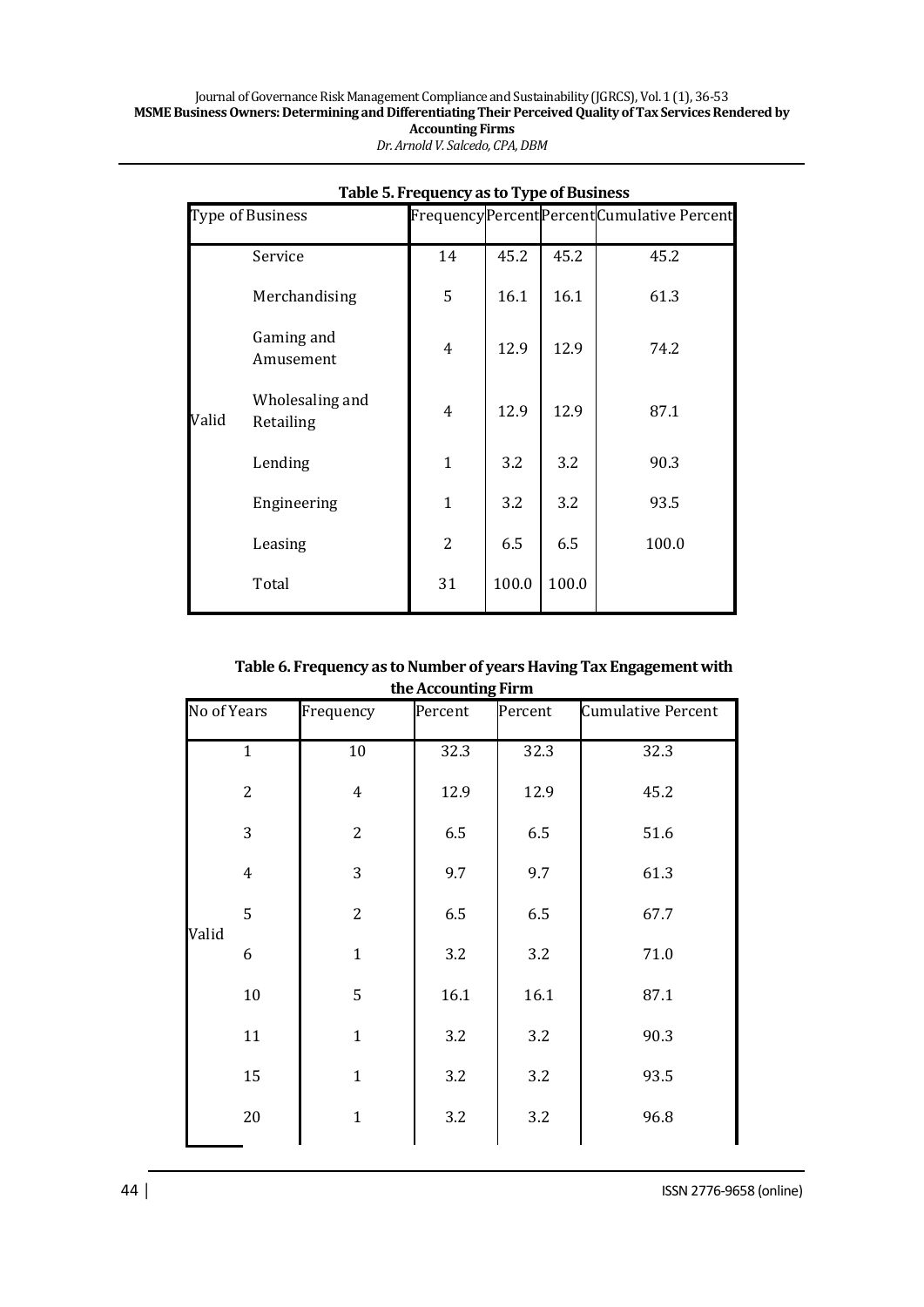Journal of Governance Risk Management Compliance and Sustainability (JGRCS), Vol. 1 (1), 36-53 **MSME Business Owners: Determining and Differentiating Their Perceived Quality of Tax Services Rendered by Accounting Firms** *Dr. Arnold V. Salcedo, CPA, DBM*

| 26    | $\Omega$<br>ے.ر | າ າ<br>ے.ر | 100.0 |  |
|-------|-----------------|------------|-------|--|
| Total | 100.0           | 100.0      |       |  |

 Looking closely at the various components of service quality found on Table 7 (Dinh and Do, 2020). Based on the perceptions of MSMEs effectiveness (mean = 5.65) yielded with the highest service quality component in terms of assessment, followed by professionalism (mean = 5.53) tangibles (mean = 5.50), and finally empathy (mean  $= 5.35$ ) at these times of pandemic.

Company's profile looking at Tables 9 and 10, except on the component of effectiveness where there is a significant difference (.05>.049) based on the form of business organization as shown on Table 8 and based on the number of years as tax agent (.05>.012) also presented on Table 11.

| <b>Service Quality Component</b> |                       | Sum of<br>Squares | df           | Mean<br>Square | $\mathbf{F}$ | Sig. |
|----------------------------------|-----------------------|-------------------|--------------|----------------|--------------|------|
|                                  | <b>Between Groups</b> | .098              | $\mathbf{1}$ | .098           | .574         | .455 |
| <b>MEAN TANGBILES</b>            | Within Groups         | 4.932             | 29           | .170           |              |      |
|                                  | Total                 | 5.030             | 30           |                |              |      |
|                                  | <b>Between Groups</b> | .352              | $\mathbf{1}$ | .352           | 4.203        | .049 |
| <b>MEAN EFFECTIVENESS</b>        | Within Groups         | 2.426             | 29           | .084           |              |      |
|                                  | Total                 | 2.777             | 30           |                |              |      |
|                                  | <b>Between Groups</b> | .296              | $\mathbf{1}$ | .296           | 1.453        | .238 |
| <b>MEAN EMPATHY</b>              | Within Groups         | 5.899             | 29           | .203           |              |      |
|                                  | Total                 | 6.194             | 30           |                |              |      |
|                                  | <b>Between Groups</b> | .277              | $\mathbf{1}$ | .277           | 1.816        | .188 |
| <b>MEAN PROFESSIONALISM</b>      | Within Groups         | 4.419             | 29           | .152           |              |      |
|                                  | Total                 | 4.695             | 30           |                |              |      |

# **Table 7. ANOVA Results Based on Form of Business Organization**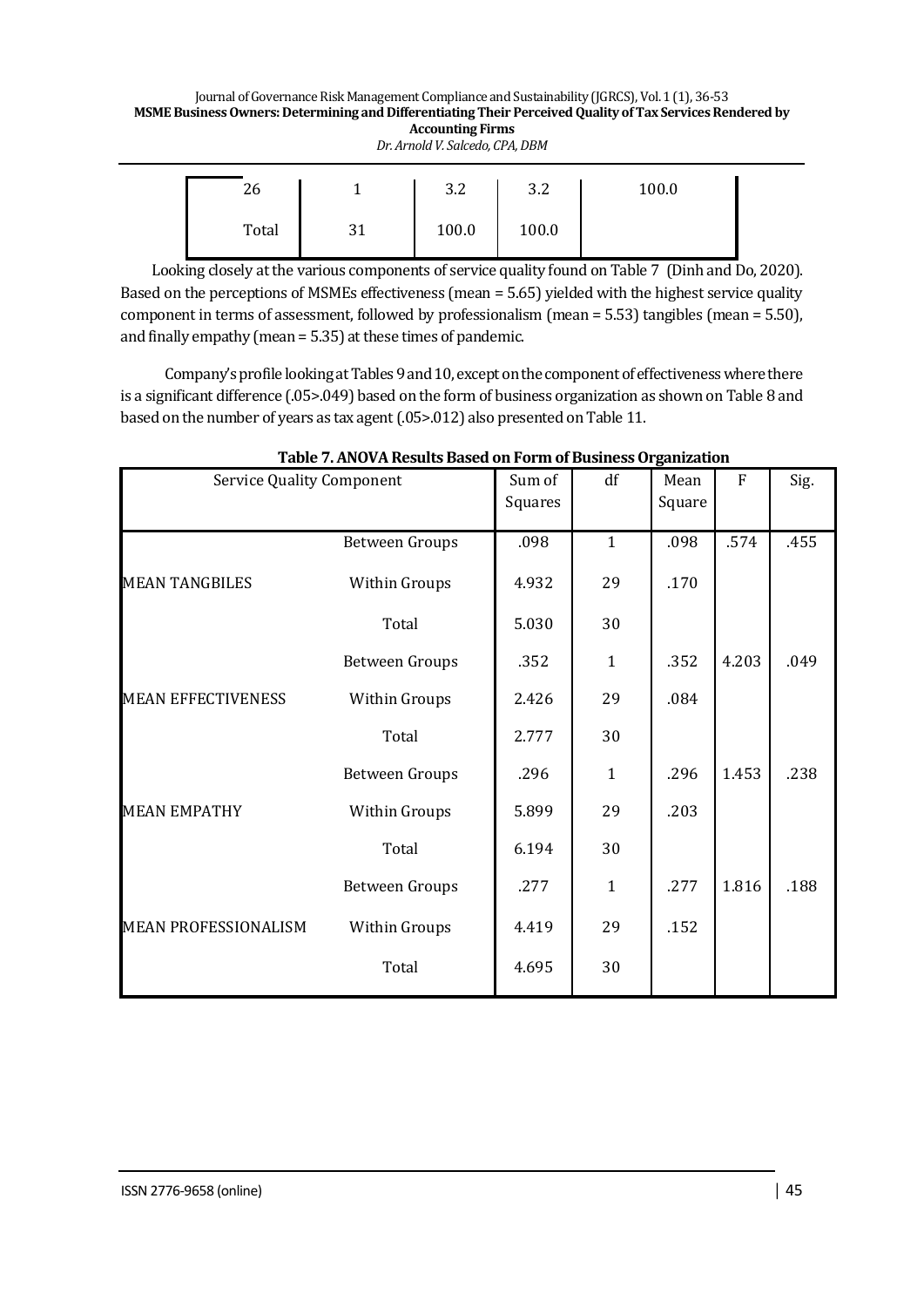|                                  | Table 8. ANOVA Results Based on the Size of Business |                   |                |                |           |      |
|----------------------------------|------------------------------------------------------|-------------------|----------------|----------------|-----------|------|
| <b>Service Quality Component</b> |                                                      | Sum of<br>Squares | df             | Mean<br>Square | ${\bf F}$ | Sig. |
|                                  | <b>Between Groups</b>                                | .038              | $\overline{2}$ | .019           | .108      | .898 |
| <b>MEAN TANGBILES</b>            | Within Groups                                        | 4.991             | 28             | .178           |           |      |
|                                  | Total                                                | 5.030             | 30             |                |           |      |
|                                  | <b>Between Groups</b>                                | .048              | $\overline{2}$ | .024           | .247      | .783 |
| <b>MEAN EFFECTIVENESS</b>        | Within Groups                                        | 2.729             | 28             | .097           |           |      |
|                                  | Total                                                | 2.777             | 30             |                |           |      |
|                                  | <b>Between Groups</b>                                | .483              | $\overline{2}$ | .242           | 1.184     | .321 |
| <b>MEAN EMPATHY</b>              | Within Groups                                        | 5.711             | 28             | .204           |           |      |
|                                  | Total                                                | 6.194             | 30             |                |           |      |
|                                  | <b>Between Groups</b>                                | .709              | $\overline{2}$ | .355           | 2.492     | .101 |
| <b>MEAN PROFESSIONALISM</b>      | Within Groups                                        | 3.986             | 28             | .142           |           |      |
|                                  | Total                                                | 4.695             | 30             |                |           |      |

# **Table 9. ANOVA Results Based on the Type of Business**

| <b>Service Quality Component</b> |                       | Sum of<br>Squares | df | Mean<br>Square | F     | Sig. |
|----------------------------------|-----------------------|-------------------|----|----------------|-------|------|
|                                  | <b>Between Groups</b> | 1.068             | 6  | .178           | 1.078 | .403 |
| <b>MEAN TANGBILES</b>            | Within Groups         | 3.962             | 24 | .165           |       |      |
|                                  | Total                 | 5.030             | 30 |                |       |      |
|                                  | <b>Between Groups</b> | .368              | 6  | .061           | .611  | .719 |
| <b>MEAN EFFECTIVENESS</b>        | Within Groups         | 2.409             | 24 | .100           |       |      |
|                                  | Total                 | 2.777             | 30 |                |       |      |
| <b>MEAN EMPATHY</b>              | <b>Between Groups</b> | 1.798             | 6  | .300           | 1.635 | .181 |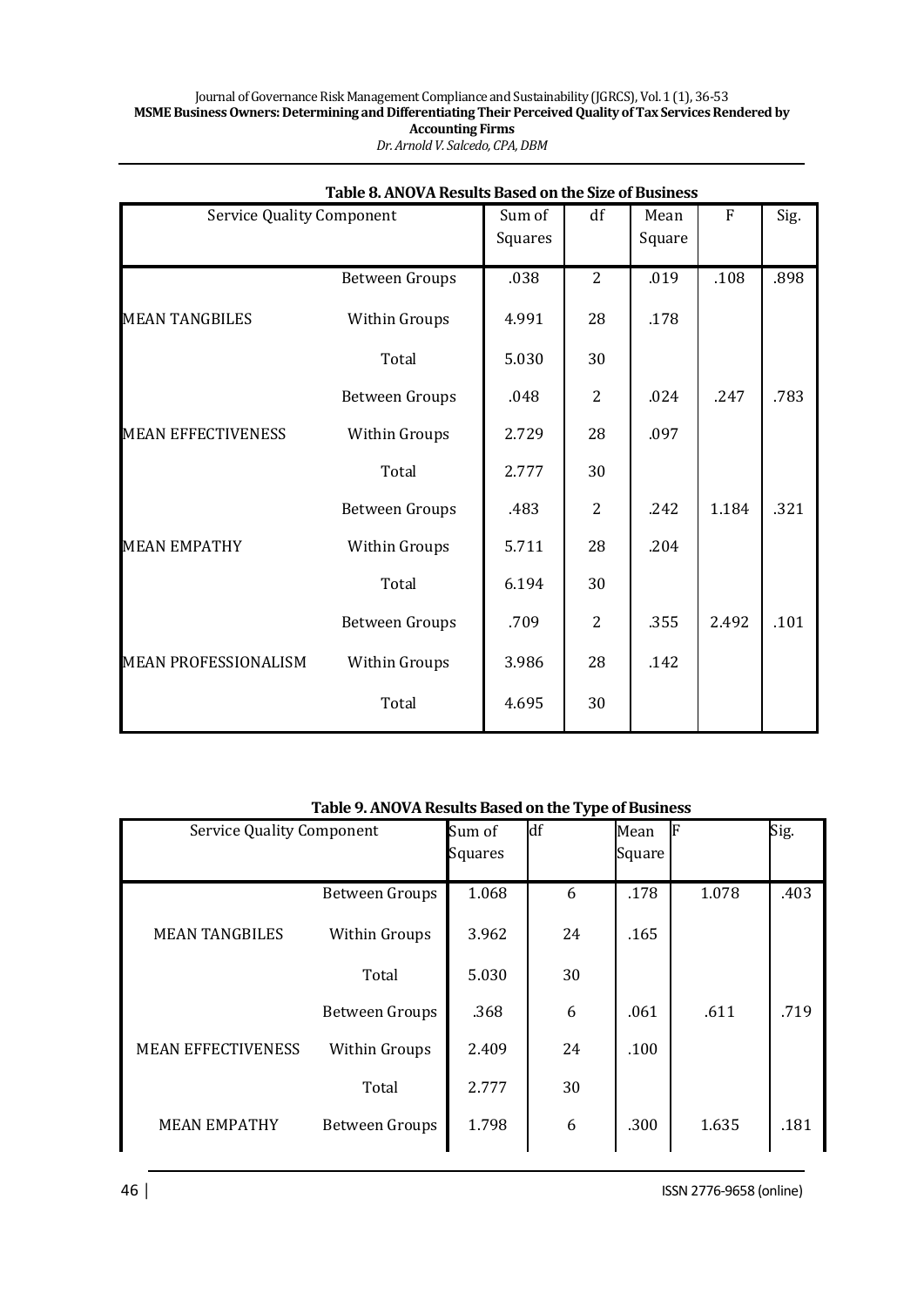|                             | Within Groups         | 4.397 | 24 | .183 |       |      |
|-----------------------------|-----------------------|-------|----|------|-------|------|
|                             | Total                 | 6.194 | 30 |      |       |      |
|                             | <b>Between Groups</b> | 1.345 | 6  | .224 | 1.606 | .189 |
| <b>MEAN PROFESSIONALISM</b> | Within Groups         | 3.351 | 24 | .140 |       |      |
|                             | Total                 | 4.695 | 30 |      |       |      |

# Table 10. ANOVA Results Based on Number of years Having Tax Engagement with the **Accounting Firm**

| <b>Service Quality Component</b> |                       | Sum of<br>Squares | df | Mean<br>Square | $\mathbf F$ | Sig. |
|----------------------------------|-----------------------|-------------------|----|----------------|-------------|------|
|                                  | <b>Between Groups</b> | 2.239             | 10 | .224           | 1.605       | .177 |
| <b>MEAN TANGBILES</b>            | Within Groups         | 2.791             | 20 | .140           |             |      |
|                                  | Total                 | 5.030             | 30 |                |             |      |
|                                  | <b>Between Groups</b> | 1.715             | 10 | .171           | 3.227       | .012 |
| <b>MEAN EFFECTIVENESS</b>        | Within Groups         | 1.063             | 20 | .053           |             |      |
|                                  | Total                 | 2.777             | 30 |                |             |      |
|                                  | <b>Between Groups</b> | 2.624             | 10 | .262           | 1.470       | .222 |
| <b>MEAN EMPATHY</b>              | Within Groups         | 3.570             | 20 | .178           |             |      |
|                                  | Total                 | 6.194             | 30 |                |             |      |
|                                  | <b>Between Groups</b> | 2.687             | 10 | .269           | 2.675       | .029 |
| <b>MEAN PROFESSIONALISM</b>      | Within Groups         | 2.009             | 20 | .100           |             |      |
|                                  | Total                 | 4.695             | 30 |                |             |      |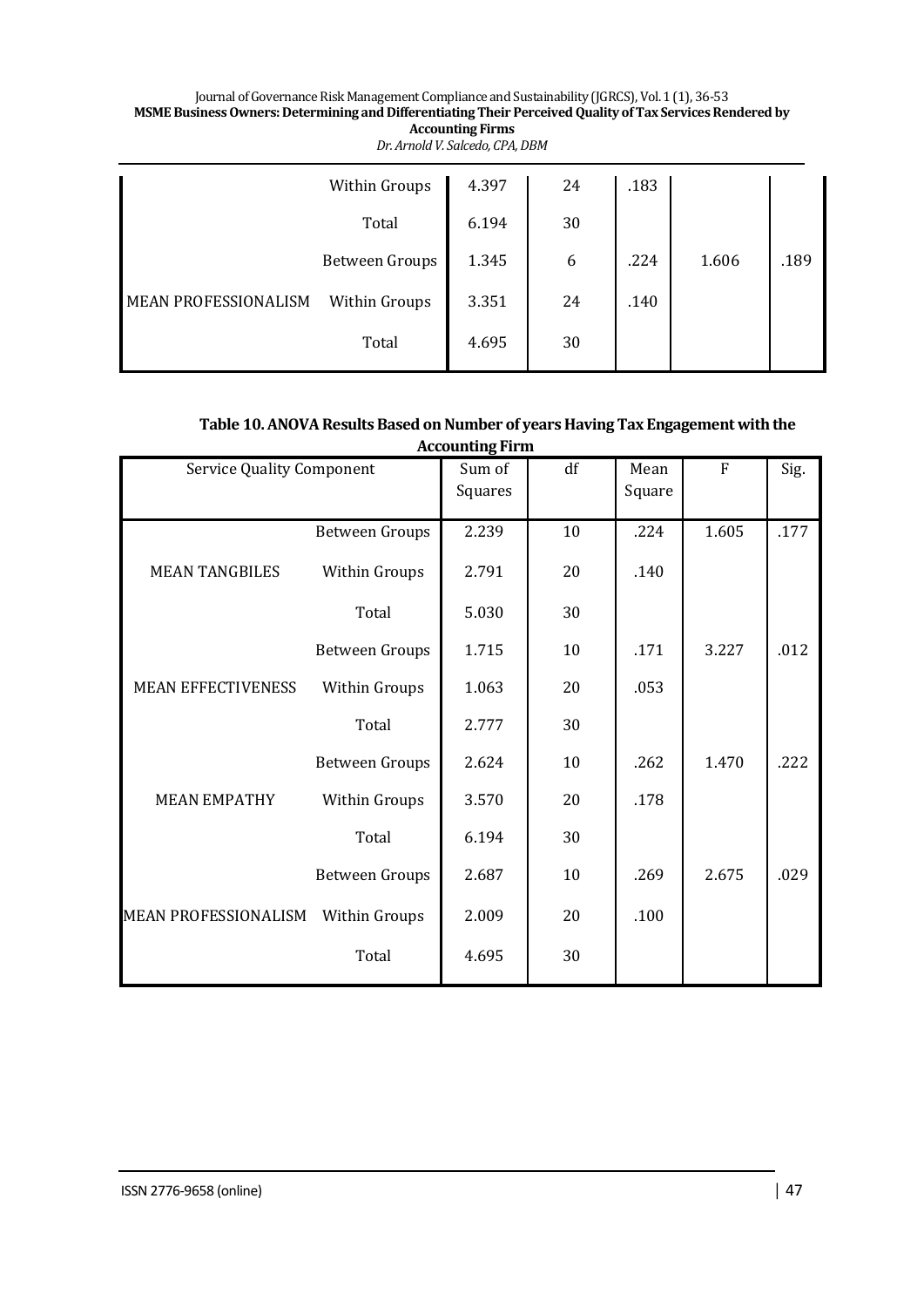| <b>Service Quality Component</b> |                       | Sum of<br>Squares | df             | Mean<br>Square | F      | Sig. |
|----------------------------------|-----------------------|-------------------|----------------|----------------|--------|------|
|                                  | <b>Between Groups</b> | .310              | $\overline{2}$ | .155           | .919   | .411 |
| <b>MEAN TANGBILES</b>            | <b>Within Groups</b>  | 4.720             | 28             | .169           |        |      |
|                                  | Total                 | 5.030             | 30             |                |        |      |
|                                  | <b>Between Groups</b> | .487              | $\overline{2}$ | .244           | 2.980  | .067 |
| <b>MEAN EFFECTIVENESS</b>        | Within Groups         | 2.290             | 28             | .082           |        |      |
|                                  | Total                 | 2.777             | 30             |                |        |      |
|                                  | <b>Between Groups</b> | 2.762             | $\overline{2}$ | 1.381          | 11.264 | .000 |
| <b>MEAN EMPATHY</b>              | Within Groups         | 3.432             | 28             | .123           |        |      |
|                                  | Total                 | 6.194             | 30             |                |        |      |
|                                  | <b>Between Groups</b> | 1.709             | $\overline{2}$ | .855           | 8.012  | .002 |
| <b>MEAN PROFESSIONALISM</b>      | Within Groups         | 2.986             | 28             | .107           |        |      |
|                                  | Total                 | 4.695             | 30             |                |        |      |

## **Table 11. ANOVA Results Based on Position Held other than Being the Business Owner**

Also a significant difference is apparent on the component of professionalism (.05>.029) if the respondents are grouped according the number of years of tax agent. Likewise, there is a significant difference on the components of empathy (.05>.00) and professionalism (.05> .002) based on the position held other than being the business owner as presented on Table 11.

With the results presented it is very clear that clients whether micro, small or medium enterprises set very high expectations to the services being rendered by tax firms. Likewise, tax services rendered by accounting and audit firms remain essential among businesses big or small. In the case of micro, small and medium enterprises, it is very important that the tax firms look closely on the components of service quality to ensure customer satisfaction.

In summary, the quality component of effectiveness (.05>.049) based on the form of business organization presented higher level of perceptions coming corporations compared to sole proprietors. Likewise, a significant difference was found on the component of professionalism (.05>.029) as they are grouped according to the number of years engaged with an accounting firm. Those with more than five years engagement have slightly lower perception on professionalism compared to less than five-year engagements. Business owners who also perform administrative functions perceived both factors professionalism (.05>.002) and empathy (.05>.000) higher compared to those who are only owners.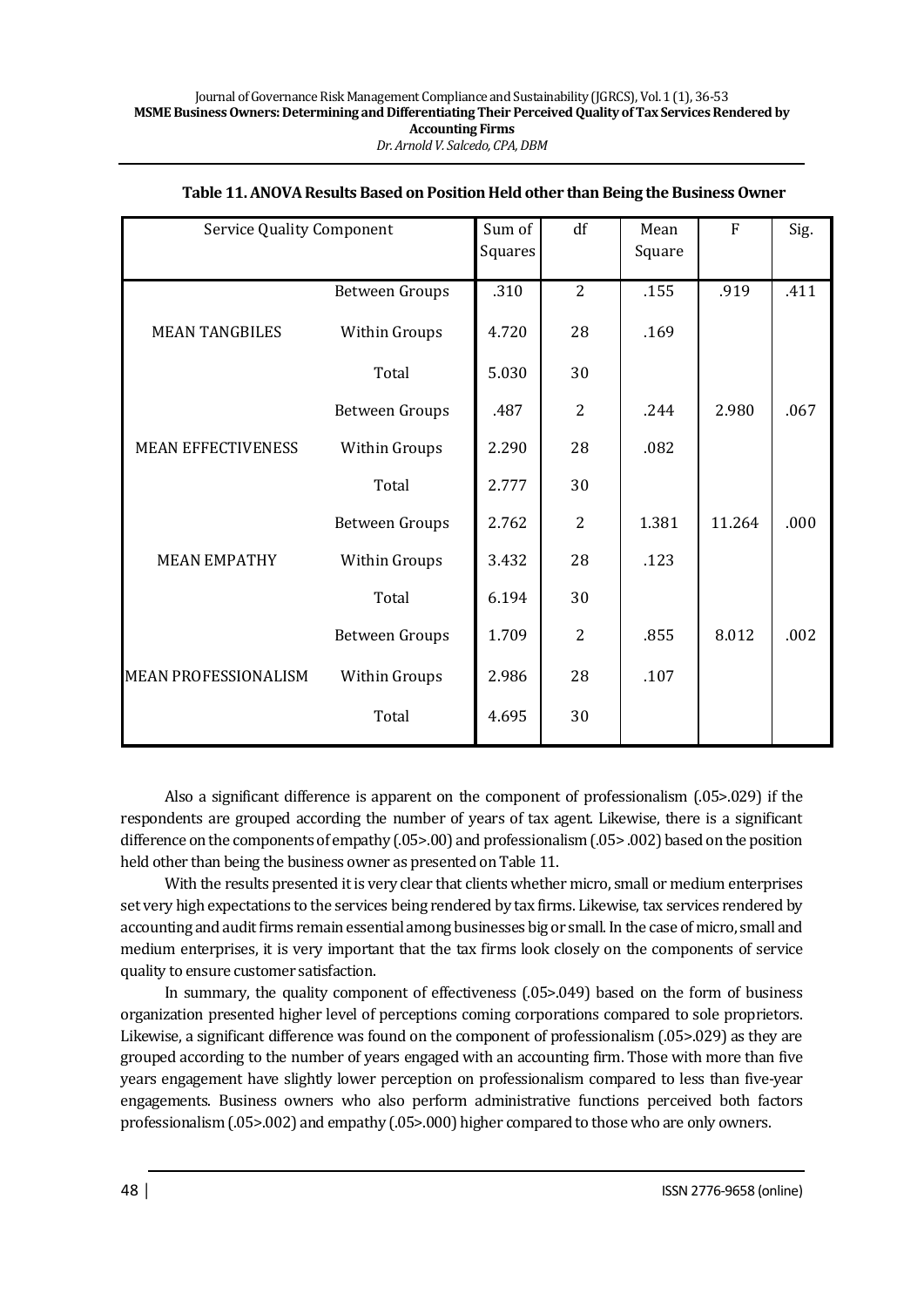## **CONCLUSION & FURTHER RESEARCH**

### **Conclusion**

Quality accounting services are those that customers use frequently as a measure and consider as important because quality service is equivalent to high level customer satisfaction (Walker & Johnson, 2006). With the right service quality component(s) in mind, tax service firms will be able to change its strategies to better serve their clients. With very minimal differences, the four components (Dinh & Do, 2020) as perceived by the MSMEs are found to be very essential components of tax service quality which must be carefully considered by tax firms at these changing times. While effectiveness remains the most important study, professionalism, tangibles, and empathy are as equally important. The following recommendations can be applied to tax firms.

Since accountants deal with the nation's lifeblood of various clients' businesses – their clients finances, including tax compliances– professional accountants owe a sense of responsibility or fiduciary duty to act professionally to balance the interests of their clients (Ingram, 2021). To meet the quality of professionalism, tax firms must abide by and adopt the professional code of ethics for professional accountants as set forth by the Professional Regulation Commission [PRC] (2018) that provides guidance among professional accountants to ensure that ethical dilemmas are likewise resolved when dealing with tax clients particularly MSME's. This can be further demonstrated by sticking to tax practices and applications that will create reliable tax filings and tax submissions for clients. Due diligence, likewise, comes into play in tax accounting as tax firms are expected to be proactive in the tax planning of the clients to minimize tax liabilities without defrauding taxing authorities through tax evasion. To be a consummate professional in the field of tax, firms must be updated with latest tax rulings set by the national and local tax authorities to be able to offer top quality, fully informed tax services to clients. This can be achieved through continuing education and professional development by reading tax pronouncements and publications, attending industry seminars or webinars, and reading books and memos on tax and other related matters (Ingram, 2021).

The pandemic somehow has changed how service firms render their services in consideration of the health and safety protocols set by various regulatory bodies. Tax firms must be able to empathize with their clients most especially during difficult times such as pandemic. Khanna (2020) enumerated how to practice empathy wherein one must be able to stay calm and be able to find peace which will help continue the conversation with the client and become fully devoted to their needs. Likewise, it is important to keep in touch and have a consistent communication with the clients. It is very important to take imitative and reach out personally to clients that is why online communication platforms such as Zoom, Google Meet and Facebook are other venues for online meetings and conversations with the clients. In as much as the tax firms are expected to be accommodating to answer all the queries and concerns of their clients, it is also very important to acknowledge some questions that cannot be answered by tax firms such as the possible impact of the pandemic to businesses that will need verification from regulatory bodies, other professionals, or resource persons. Being empathic is achieved by having the ability to listen to difficult clients, acknowledging their issues or concerns, thoroughly understanding by asking questions, coming up with creative solutions and engaging through follow ups (Satish, 2021). Tax firms' personnel may also be engaging and enthusiastic because other MSMEs owners are looking for amicable instead of intimidating encounters.

In terms of tangibles, having a clean, adequately furnished and professionally interiored office space for tax firms creates a good impression for clients as it gives a sense of image and creates a sense of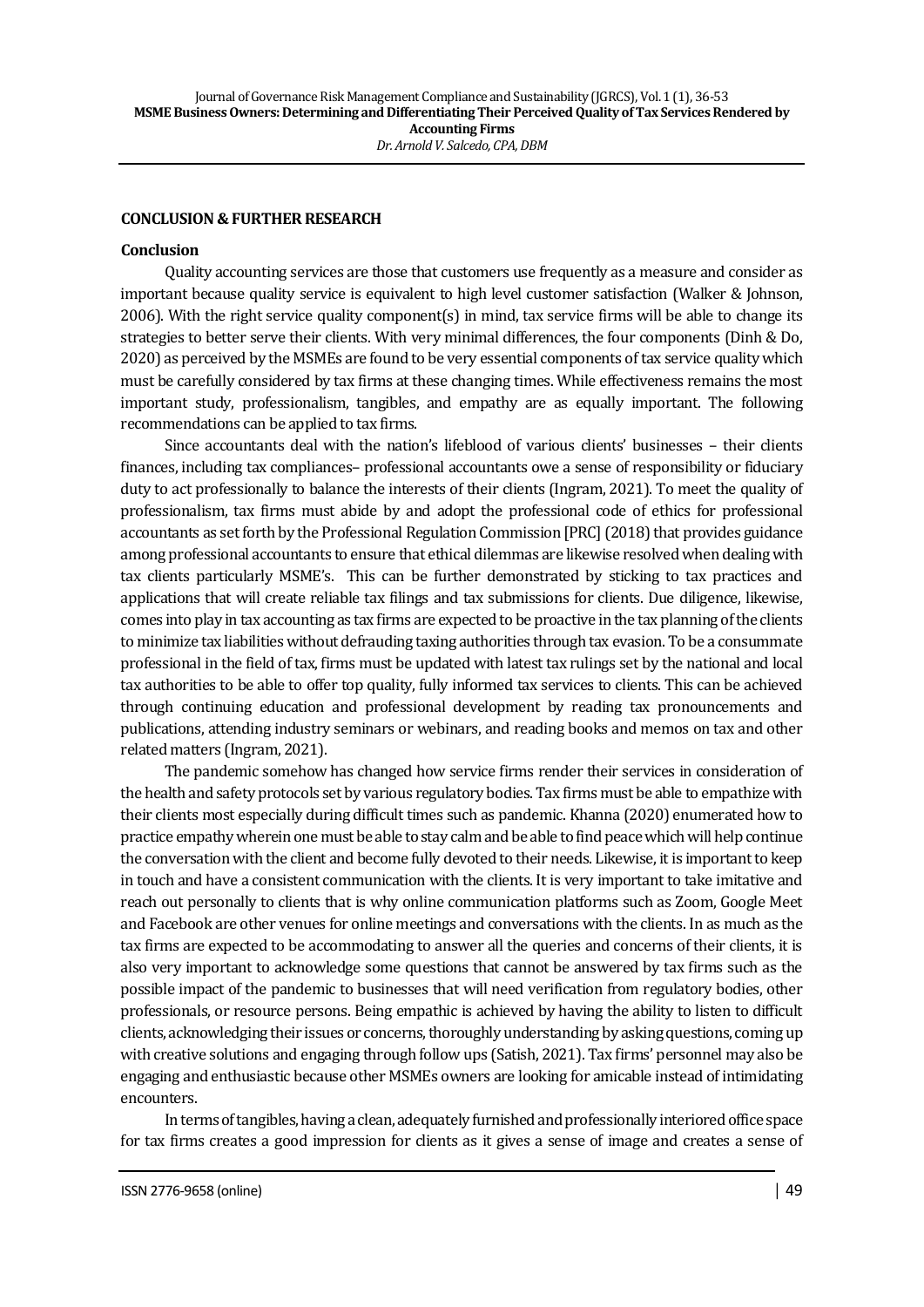legitimacy for the business. For younger tax practitioners, it is also very important to invest in new tools i.e. tax apps or software to better serve clients (Satish, 2021). Procuring third generation computers with strong wifi connection may also help tax firms efficiently render tax services real time and anywhere. To reiterate, online platforms can be used as alternative venues for meetings and conversations and can be very helpful during pandemic and in case of emergency.

On a final note, for tax service firms, the best measure of service quality are happy and satisfied clients because it is easier to retain clients than lose them and acquire new ones (Gallemard, 2021).

# **Limitations and Further Research Directions**

 This study is only limited on measuring the quality of tax services rendered by accounting or audit firms during the period of pandemic and the participants are only MSMEs. Further studies on can shed light on the perspective of large corporations, non-profit and service organizations if the study will yield to the same results.

# **REFERENCES**

Afolabi, A., (2010). The colonial taxation Policy among Yoruba of SouthwestNigeria and itsimplimentation for social -ecomomic development. Journal of the Historical Society of Nigeria, pp.63-92.

Alabede, J.O., Affrin, Z.Z., & Idris, K.M. (2011). Tax service quality and compliance behaviour in Nigeria: Do taxpayer's financial condition and risk preference play any moderating role?

American Society for Quality [ASQ] (2020). Quality in Service. http://asq.org/services/whyquality/overview.html

Armstrong, R. W., & Davision, A. (1995). An empirical investigation of the dimensions of service quality in australia ac-counting firms. Journal of Customer Service in Marketing & Management, 1(2), 105- 122.

Awaluddin, I. & Tamburaka, S. (2017). The Effect of Service Quality and Taxpayer Satisfaction on Compliance Payment Tax Motor Vehicles at Office One Roof System in Kendari. The International Journal of Engineering and Science (IJES), Volume 6 Issue, Pages 25-34 || 2017 || ISSN (e): 2319 – 1813 ISSN (p): 2319 – 1805. http://www.theijes.com/papers/vol6-issue11/Version-1/F0611012534.pdf

Baritton, N. How to Market an Accounting Firm in the Digital Agehttps://tax.thomsonreuters.com/blog/how-to-market-an-accounting-firm-in-the-digital-age/

Barlow, R. (2020). Four Ways to Increase Tax Outsourcing Effectiveness https://www.wolterskluwer.com/en/expert-insights/increase-your-tax-outsourcing-effectiveness

Bojuwon, M. & Siti Normala S.O, (2015), Tax service quality, The mediating effect of perceived ease of use of the online tax system Procedia Social and Behavioral sciences Volume 172(2-9).

Boyd, K. B (2020). CPA Accounting Institute for Success; What is a CPA (Certified Public Accountant) And What Do They Do? https://www.ais-cpa.com/what-is-a-cpa/

Caroko Bayu, Heru Susilo, dan Zahroh Z.A. (2015). Pengaruh Pengetahuan Perpajakan, Kualitas Pelayanan Pajak dan Sanksi Pajak Terhadap Motivasi Wajib Pajak Orang Pribadi dalam Membayar Pajak. Jurnal Administrasi Bisnis Universitas Brawijaya Vol.1, No.1

Chen, JV., Jubilado, RJ M., Erik Paolo S. Capistrano, EP S., Yen, D C. (2015). Institute of International Management, National Cheng Kung University, College of Business Administration, University of the Philippines, School of Economics and Business, United States https://www.sciencedirect.com/science/article/pii/S0747563214005962.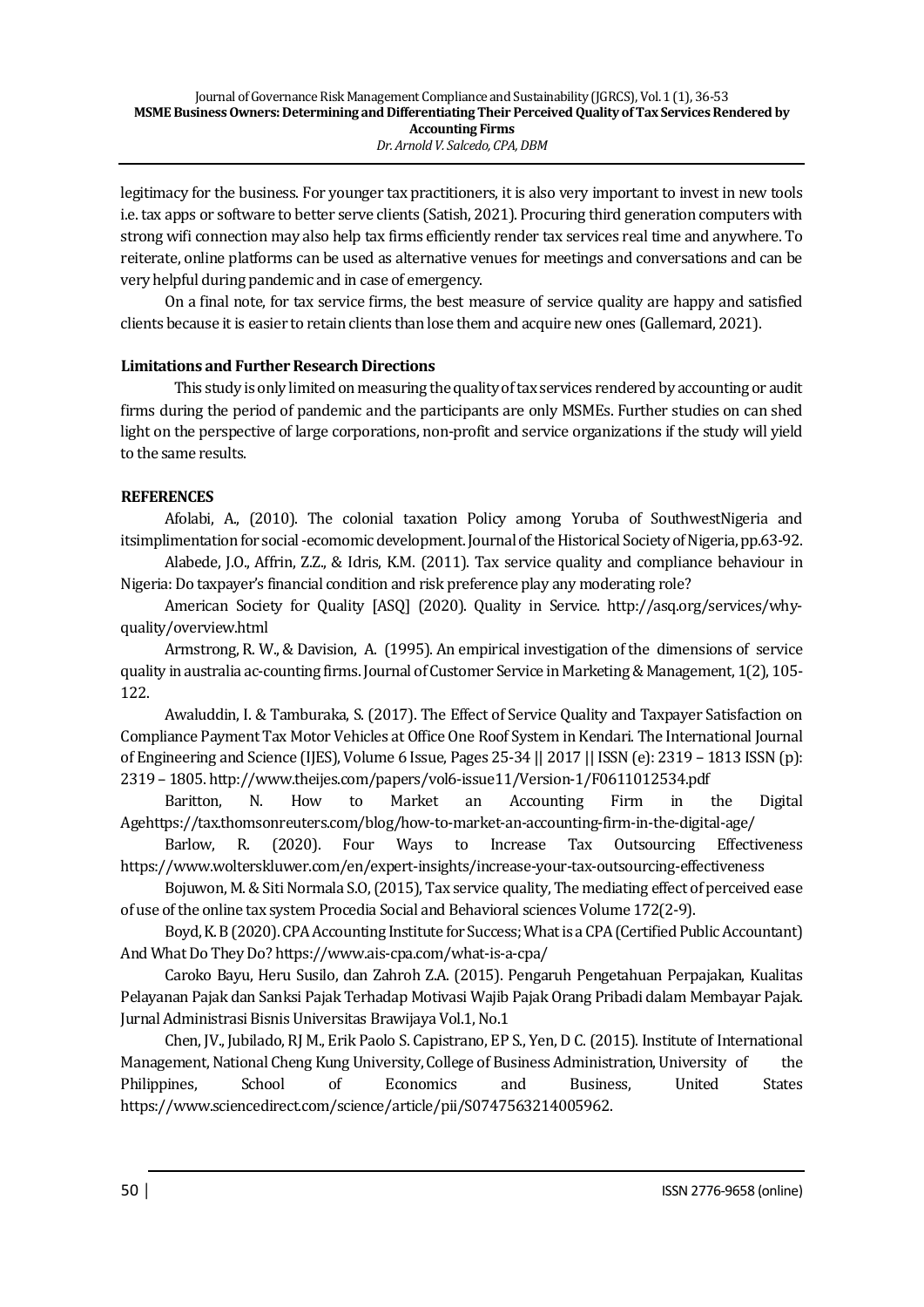Chen, C.W. (2010). Impact of quality antecedents on taxpayer satisfaction with online tax-filing systems—An empirical study. Information & Management, 47(5/6), 308–315. https://doi.org/10.1016/j.im.2010.06.005

Department of Trade and Industry [DTI] (2018). 2018 MSMEs Statistics; https://www.dti.gov.ph/resources/msme-statistics/

Dhillon & Associates (2020). Professional Auditing Services in Dubai. Auditing and Accounting Firms in Dubai http://dhillonconsultants.com/audit-and-assurance-services.php

Do, Duc & Dinh, Thi. (2020). Determinants influencing the quality of accounting service: The case of accounting service firms in Hanoi, Vietnam. Management Science Letters. 657-662. 10.5267/j.msl.2019.9.011.

Ellrich, Neal, Smith & Stohlman. (2017). Factors in Choosing an Accounting Firm for Your Business.https://ensscpa.com/factors-in-choosing-an-accounting-firm-for-your-business/

Fadlizah, E.N., Mustafa, R.M., & Putri, N.K. The Effect of Tax Understanding, Tax Payness Consciousness, Quality of Tax Service, and Tax Sanctions on Compulsory Tax of SMEs in Banyumas Regency, Acta Universitatis Danubius Vol 13, no 4, 2017.

Frost, F. A. and Kumar, M. (2000). INTSERVQUAL–an internal adaptation of the GAPmodel in a large service organisation. Journal of Services Marketing, 14 (5): 358-377.

Gallemard, J. (2021). Customer Experience Why – and how – should customer satisfaction be measured? https://blog.smart-tribune.com/en/why-how-should-customer-satisfaction-be-measured

Hair, J.F., Anderson, R.E., Tatham, R.L., & Black, W.C. (2006). Multivariate Data Analysis. Prentice-Hall International.

Hood, D. The Professions biggest challenge. https://www.accountingtoday.com/news/theaccounting-professions-biggest-challenges

Huckleberry Branding. (2019). 6 Important Considerations When Choosing a Digital Marketing Firm. Inbound Marketing, Marketing. Huckelberry Branding. https://www.huckleberrybranding.com/6 important-considerations-when-choosing-a-digital-marketing-firm/

Ingram,D. Professionalism in Accounting. https://smallbusiness.chron.com/professionalismaccounting-10103.html

Kassim, N., & Abdullah, N. A. (2010). The effect of perceived service quality dimensions on customer satisfaction, trust, and loyalty in e-commerce settings. Asia pacific journal of marketing and logistics.

Khanna, S. (2021). Show clients empathy in uncertain times. https://www.journalofaccountancy.com/news/2020/jul/cpa-financial-planners-empathy-duringcoronavirus-crisis.html

Kenton, W. (2018). Big Four. https://www.investopedia.com/terms/b/bigfour.asp

Martinez, C. J. (2014). D & V Philippines. Different Types of Accounting Services; https://www.dvphilippines.com/blog/different-types-of-accounting-and-accounting-services

Mauri, A.G.; Minazzi, R.; Muccio, S (2013). A review of literature on the gaps model on service quality: A 3-decades period: 1985–2013. Int. Bus. Res. 2013, 6, 134–144. https://www.researchgate.net/profile/Aurelio\_Mauri/publication/259443819\_A\_Review\_of\_Literature\_ on\_the\_Gaps\_Model\_on\_Service\_Quality\_A\_3-Decades\_Period\_1985-2013/links

Mendoza, R. R. (2012) Accountancy Research. Dom Dae Publishing Copyright 2012.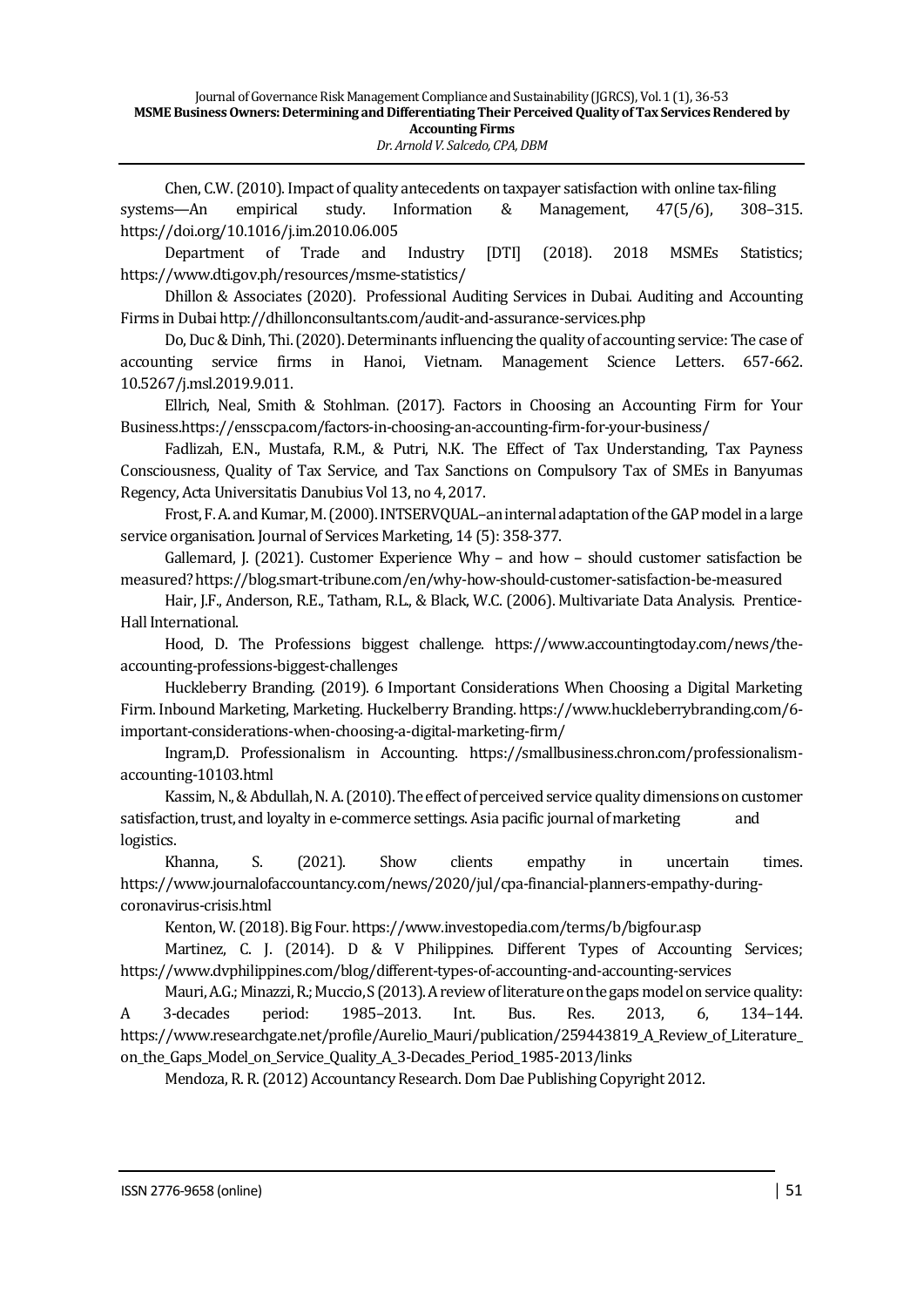Micro, Small, and Medium Enterprises Development Council [MSMED] (2019), 30,000 New Biz Registered from January to May 2019. https://www.creditinfo.gov.ph/dailyguardian-30000-new-bizregistered-january-may-2019.

Mustapha, B. (2017). Tax Service Quality as a Measure of Tax Administrative Effectiveness in Nigeria, Department of Accounting & Finance, College of Management & Social Sciences, Fountain University Oshogbo, Nigeria.Journal of Accounting, Auditing and Taxation Vol. 2(1), pp. 008-019, November, 2017.

Mustapha, B. & Obid, S. (2015). Tax Service Quality: The Mediating Effect of Perceived Ease of Use of the Online Tax System. Procedia - Social and Behavioral Sciences. 172. 2-9. 10.1016/j.sbspro.2015.01.328.

Ogonjumi, A. (2018). What are the services provided by Accounting Firms? https://yourbusiness.azcentral.com/services-provided-accounting-firms-15829.html

Parasuraman, A.; Zeithaml, V.A.; Berry, L.L (1985). A conceptual model of service quality and its implications for future research. J. Mark. 1985, 49, 41–50. https://journals.sagepub.com/doi/10.1177/002224298504900403

Parasuraman, A.; Zeithaml, V.A.; Berry, L.L (1988). Servqual: A multiple-item scale for measuring consumer perc. J. Retail. 1988, 64, 12. https://search.proquest.com/openview/7d007e04d78261295e5524f15bef6837/1?pqorigsite=gscholar&cbl=41988

Parasuraman, A.; Berry, L.L.; Zeithaml, V.A (1991). Understanding customer expectations of service. Sloan Manag. Rev. 1991, 32, 39–48. https://www.researchgate.net/profile/Valarie\_Zeithaml/publication/225084143\_Understanding\_Custo mer\_Expectations\_of\_Service

Professional Regulation Commission [PRC] (2018). Adoption of the 2016 Edition of the International Ethics Standards Board for Accountants (IESBA) Code of Ethics for Professional Accountants as the Code of Ethics for Professional Accountants https://www.prc.gov.ph/sites/default/files/AccountancyCOE.pdf

Qian, W. and Qing, L. (2017). Research on the Quality of Tax Service and the Efficiency of Tax Collection and Administration - Using Aksu as an Example, College of Economic and Management, Tarim University, Alar, Xinjiang 843300, China; Advances in Social Science, Education and Humanities Research (ASSEHR), volume 168

Rauch, D. A., Collins, M. D., Nale, R. D., & Barr, P. B. (2015). Measuring service quality in mid-scale hotels. International Journal of Contemporary Hospitality Management. https://www.emerald.com/insight/content/doi/10.1108/IJCHM-06-2013-0254/full/html

Satish, A.R. (2021). 5 Ways For Accountants In Dealing With Difficult Customers. https://quickbooks.intuit.com/in/resources/accountants-and-bookkeepers/dealing-with-difficultcustomers/

Siddiqi, K.O (2011). Interrelations between service quality attributes, customer satisfaction and customer loyalty in the retail banking sector in Bangladesh. Int. J. Bus. Manag. 2011, 6, 12–36.

Suzuki, Y. (2021). How can tax agencies tackle the impact of COVID-19?. ADB Blog. https://blogs.adb.org/blog/how-can-tax-agencies-tackle-impact-covid-19

Thompson, C. (2018). The Case for Six Point Likert Scale. https://www.quantumworkplace.com/future-of-work/the-case-for-the-six-point-likert-scale